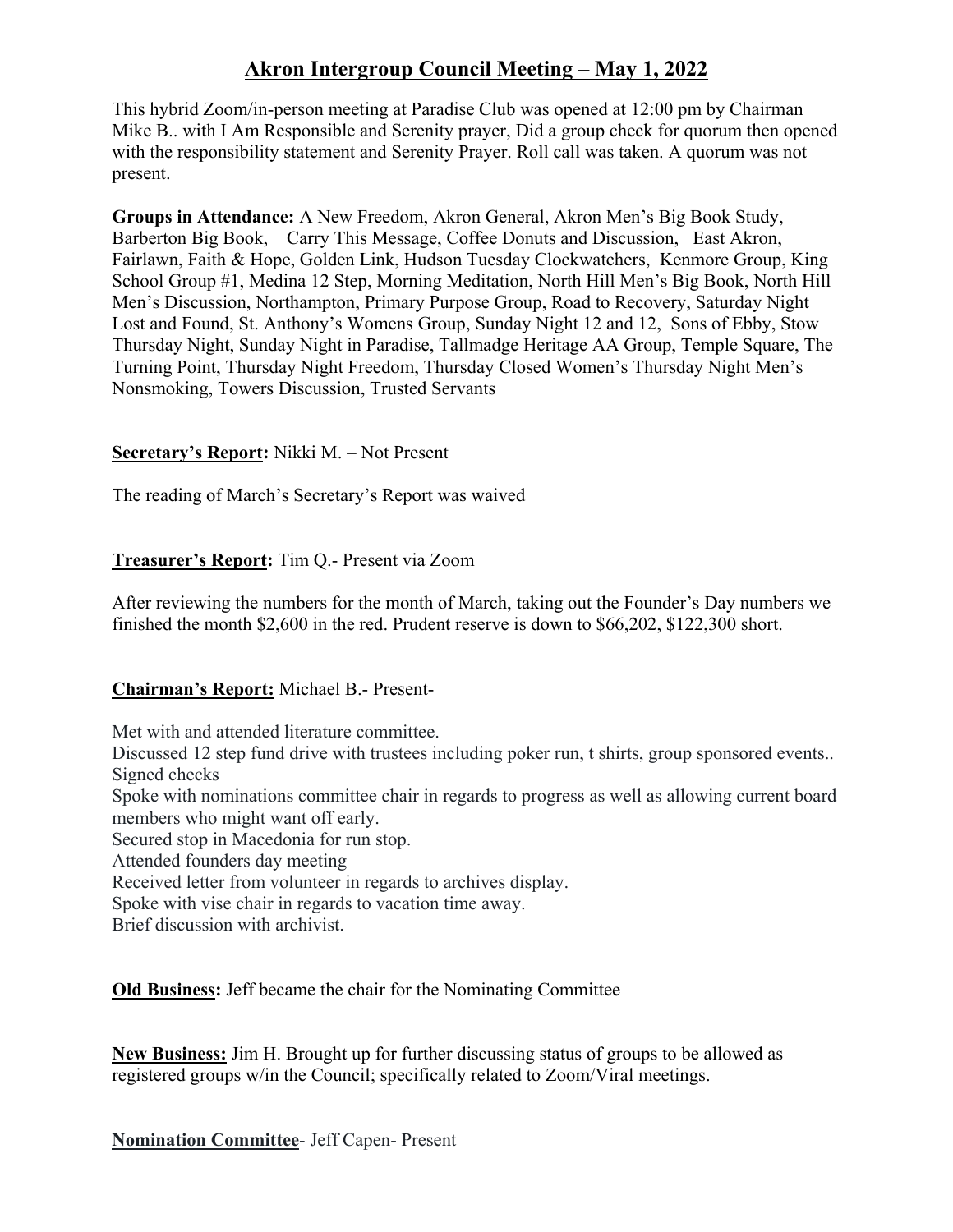Only thing to add for me is that the IG News committee put together an Awesome flyer for the nomination committee. Jack B came up with the idea and Cathy B. Did the flyer with the new software. Positions to be filled are: Vice Chair; Treasurer; Trustee and (3) Members at Large. June 15th at 5:00 pm deadline for Nominations. See you Thursday.

#### **12 Step Fund Drive:** Joyce B. – Present-

4/25/22 11 am IGO Discussed Poker Run at length Rt is being planned w 5 stops, explored one more in W. Salem (ie Wayne County proper) to no avail. Voted a t-shirt be made for sale at office (logo on flyer) Training for the stops were discussed. No date has been set yet. Next Meeting 5/21/22 11am IGO

**Information Tech:** Hugh M – Present Last meeting was 4/12 discussed firewalls 5/10 next meeting

#### **Answering Service:** – Bill M- Present-

Answering Service April 1-27

38-Calls 12-Meetings 1-12 Step

1-12 Step at Office

#### **Group Services:** Dusty S. – Present via Zoom

No report for group services.

#### **Corrections:** Anthony B. -Present –

Third Saturday of every month at the IGO. Participating is low currently.

#### **New Year's Eve Dance:** Anthony B- Present

No report. Start planning next month. St. Sebastian's is reserved.

#### **Treatment Facilities:** Melissa C- Present- Treatment Committee Report 4/26/2022

#### **Summit County Report:**

Talked with an AA member who does meetings at Summa St. Thomas detox and is currently looking for more volunteers. He is willing to be our facility coordinator and can help with the process to get in. He has provided his contact info.

We still have AA members going into North Coast Behavioral Health every Tuesday. He reports it's going well.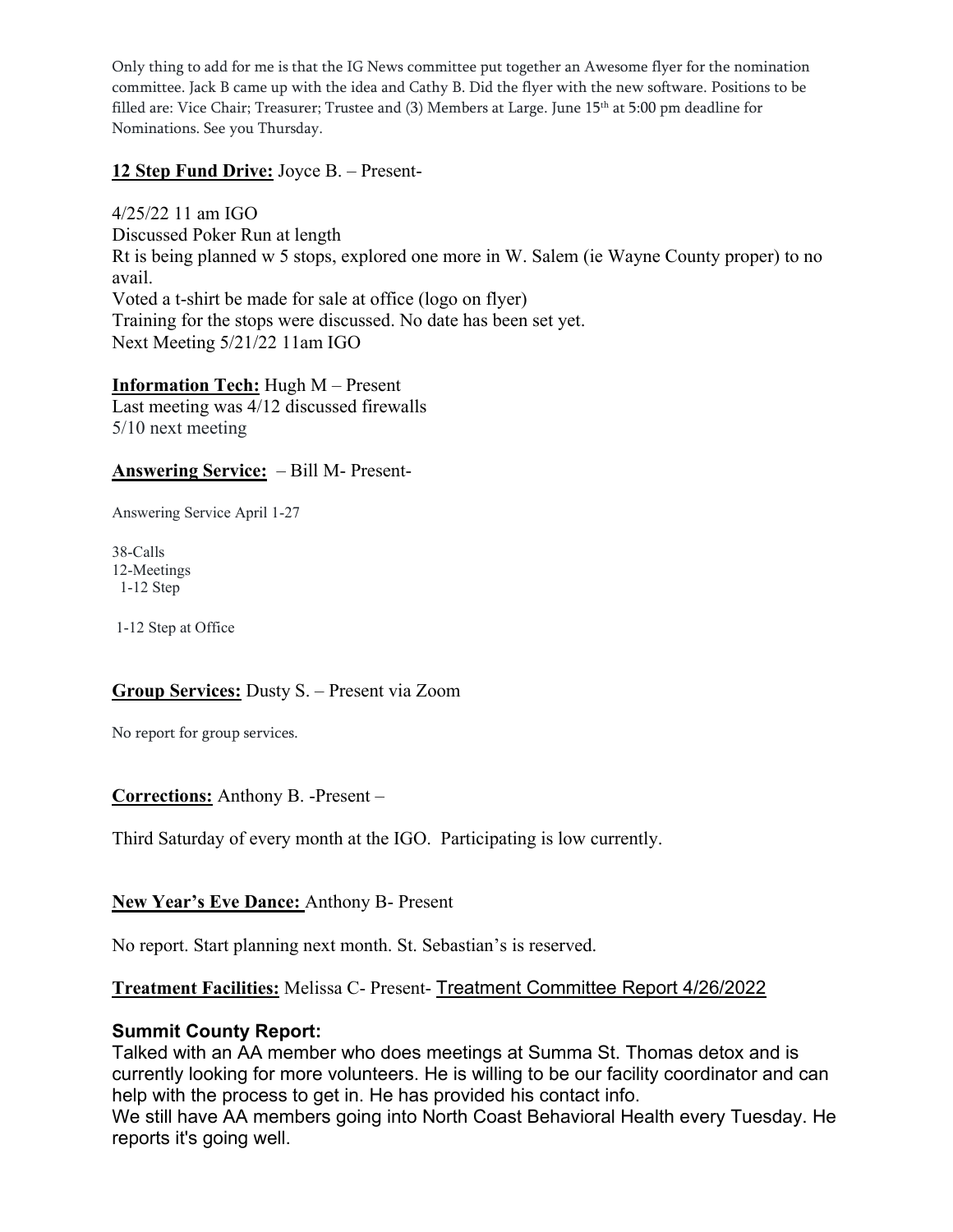CHC on East Market St. in Akron is looking to bring back AA meetings and we have a contact for that facility.

# **Oriana House Facility Coordinator Report:**

Monday night 6:30 women's meeting at the Coffee House started. Coffee House is looking for men to bring in a meeting on Wednesdays at 10AM, for the clients. FAA is looking for AA members to bring in a meeting on Thursdays at 9am and 6pm. Only requirement is experience with the 12 steps and Big Book.

# **Portage County Report:**

Phamlets were dropped off at Family & Community Services by the committee. PARC House for women is looking for women to bring meetings into the facility. Also mentioned an interest in meetings at their other location.

Recovery Works Detox which currently has 1 AA member bringing a meeting in there weekly. That member has requested literature, and the committee approved, he is also willing to be our Recovery Works Facility Coordinator.

Root House still has AA meetings 6 days a week, and things are going well.

**Medina County:** No report

**Holmes County:** No report

# **Wayne County Report:**

There currently is a meeting at the Women's Light House.

Next treatment committee meeting will be held on Tuesday May 31st at 6pm.

# **Office Committee:** – Melissa C- Present-

Office Committee Report for April 2022

The office is starting to plan the volunteer appreciation picnic which has not been held the past 2 years.

It is held at the intergroup office for anyone and everyone who has volunteered in any capacity for intergroup. We will keep you updated.

Barberton Monday Night to host the hospitality tent that will be next door to office on Founders Day weekend and are still seeking volunteers at office for founders' day weekend.

We are now getting back to having an intergroup rep. packet available to all reps and its also available online as well.

# **Literature Committee:** Dave H- Present

pricing increase was discussed (previously accepted). FD progressing with planning; dates planned for literature room register training.

Pins selected/ ordered; book cover styles/ colors finalized for ordering. Next meeting  $5/14$  at 8:30 at the I G Office.

# **Intergroup Picnic:** Dave H- Present

Next meeting 5/14 at 10:00 at 3575 Forest Lake Dr. Uniontown, OH. 44685 to continue planning.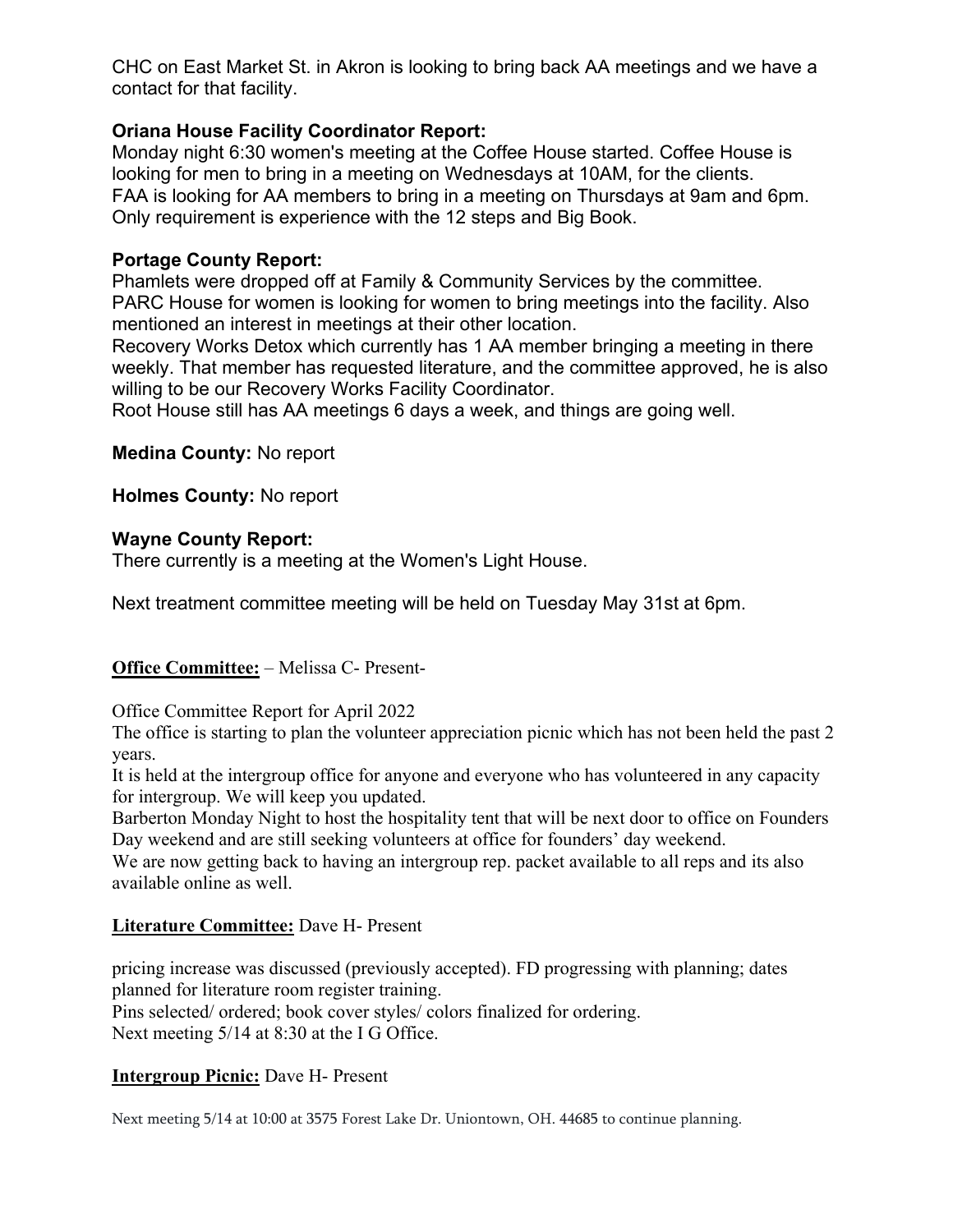#### **Public Info/CPC:** Doug M-Present-

No report. Next meeting 5/21 at 9:00 at the IGO.

#### **Founders' Day:** Matt H- Present

Still don't know about the stadium, but the amount of tickets we have almost fill the Jar. First 5,000 registered will get access to JAR if no Stadium. Beds at UA are up.

#### **Archives:** Chris B. – Present-

#### 2/2/22 12:00 AIGO

The Archives Committee recently went on a field trip to see the renovated Gate House. The curator of Stan Hewitt met with us and explained the renovation process. The Gate House is restored to the state that it was in May of 35.

Archive tours have been steady, with tours being booked as we near FD.

The display board renovations are on track for completion prior to FD.

The digitizing of our collection is an ongoing project as our collection is continually expanding

The committee meets Wednesday  $\omega$  10-4ish  $\omega$  IGO Next Meeting 5/4/22 12:00 AIGO

# **Intergroup News:** Jack B - Present-

# COMMITTEE CHAIRPERSON'S REPORT

Date: 4/28/22 Committee: IG News Committee Chairperson: Jack Beegle

Will have table at FD to help boost sales.

Report for the Board meeting the month of: June

1) Please stop buy the IG News table at the Student Center during Founder's Day Weekend. We would love the company and could use the help to sign up fellow drunks for subscriptions.

**Intergroup Anniversary:** Jack Beegle – Present-

# **COMMITTEE CHAIRPERSON'S REPORT**

#### **Committee: Anniversary Celebration ; Committee Chairperson: Jack Beegle**

#### **Report for the Board meeting the month of: May**

- 1) Thank You to all attendees at this years Anniversary Celebration, hope you enjoyed the food, fellowship and festivities.
- 2) 130 attendees, Hoping to have an even greater turn out next year.
- 3) Guy's Party Center did a fabulous job.